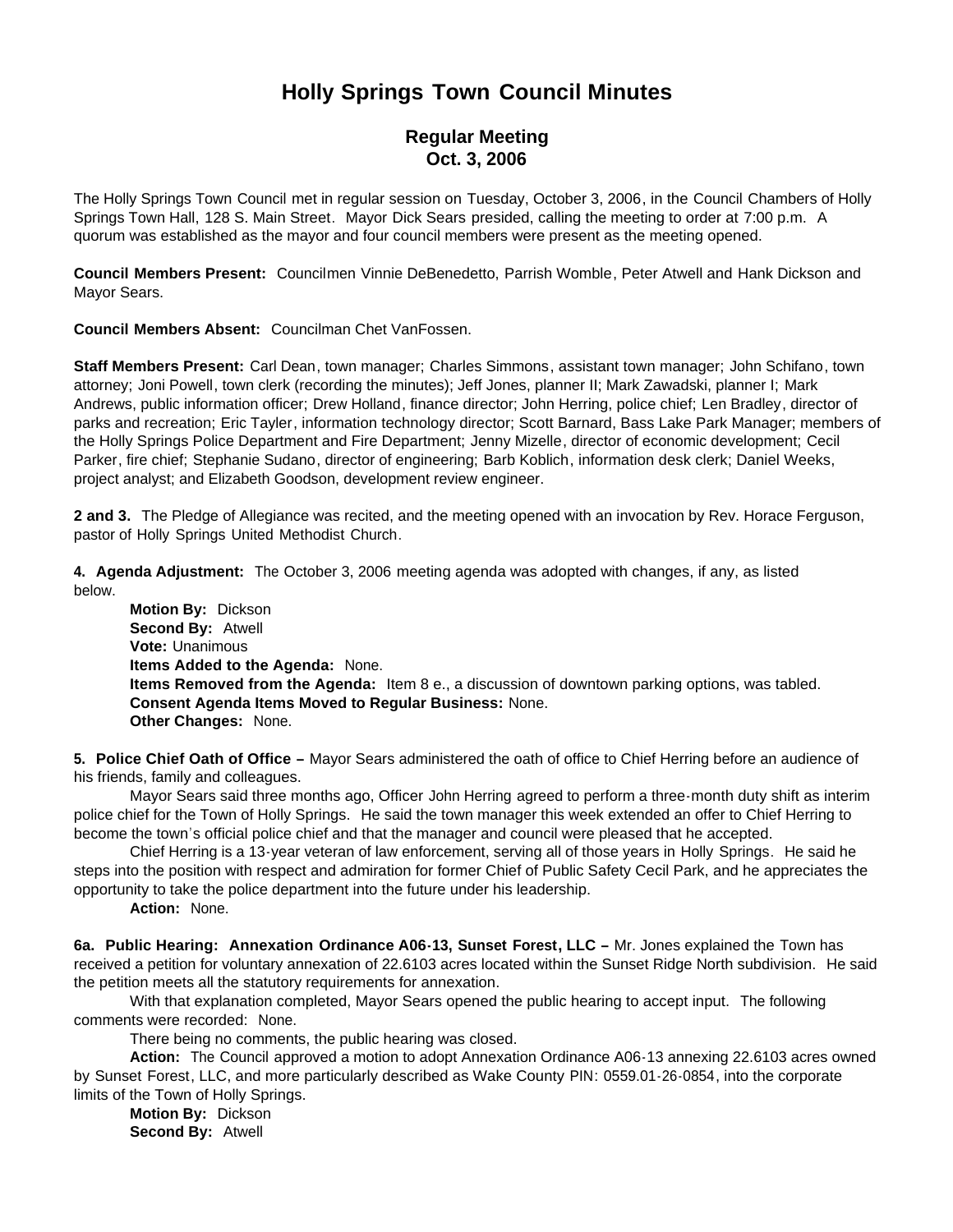**Vote:** Unanimous

A *copy of Annexation Ordinance A06-13 is incorporated into these minutes as addendum pages.*

**6b. Public Hearing: Novartis Vaccines and Diagnostic Zoning Vested Rights –** Mr. Jones explained to the Council that according to UDO Section 9.08, the town can allow for the granting of zoning vested rights for a sitespecific development plan to be completed under the zoning regulations in place at the time of approval of the original plan.

 Mr. Jones said Novartis Vaccines & Diagnostics has applied to have zoning vested right applied to its development plan for a period of five years from approval of their development plan.

He noted that action would not be taken at the close of the public hearing, but later in the meeting agenda following consideration of the related development plan.

With that explanation completed, Mayor Sears opened the public hearing to accept input. The following comments were recorded: None.

There being no comments, the public hearing was closed.

**Action:** No action was taken at this time.

**7. Consent Agenda:** All items on the Consent Agenda were approved following a motion by Councilman Atwell, a second by Councilman Dickson and a unanimous vote. The following actions were affected:

7a. Minutes - The Council approved minutes of the Council's regular meeting held on June 20, 2006.

 7b. Budget Amendments Report – The Council received a report of FY 2006-07 budget amendments #1 through #18 approved by the town manager.

 7c. Resolution 06-45, Annexation A06-14 – The Council adopted Resolution 06-45 directing the town clerk to investigate the sufficiency of Annexation Petition A06-14 and setting a public hearing on the question of annexation for Tuesday, Oct. 17, 2006. *A copy of Resolution 06-45 is incorporated into these minutes as addendum pages.*

7d. Resolution 06-46, Chimney Rock Park – The Council adopted Resolution 06-46 urging the State of N.C. to acquire and preserve Chimney Rock Park in western North Carolina. *A copy of Resolution 06-46 is incorporated into these minutes as an addendum page.*

 7e. Budget Amendment, \$13,800 – The Council adopted amendment to the FY 2006-07 budget in the amount of \$13,800 to pull funds from last year's budget into this year's budget to pay for expenses that spanned June and July. *A copy of the budget amendment is incorporated into these minutes as an addendum page.*

 7f. Budget Amendment, \$7,100 – The Council adopted an amendment to the FY 2006-07 budget in the amount of \$7,100 to pull funds from last year's budget into this year's budget to pay for the Harnett County waterline meter vault. *A copy of the budget amendment is incorporated into these minutes as an addendum page.*

 7g. Womble Park Paving Contract – The Council approved to enter into a contract in the amount of \$81,432.50 with Booker Construction for paving of an additional parking lot at Womble Park. A copy *of the Booker Construction contract is incorporated into these minutes as addendum pages.*

**8a. Holly Springs Business Park PUD Amendment, 01-PUD-03-A02** – Mr. Jones said the Holly Springs Business Park Planned Unit Development is a 248-acre business park approved Nov. 19, 2002 with a mixture of commercial, manufacturing, office and flex space uses. He said the HSBP PUD was developed by the original property owner to create a master development plan for the remaining acreage of the business/industrial land in this area for marketing and development purposes. He explained that the PUD zoning designation was requested because the zoning ordinance that was in place at the time of preparing the PUD did not easily accommodate the creation of master plans or the proposed mix of uses that were envisioned for the area.

 Mr. Jones said after the owner created the HSBP PUD master land use plan to specify the specific land uses and districts for various parcels as well as the zoning regulations within the PUD, there was no development activity for the past four years.

 He said in July 2006, Novartis announced that it would be developing 167 acres of the 248-acre development. He said as Novartis has been preparing development plans for the site, the company officials determined that the HSBP PUD regulations need to be updated and modified to ensure that the vision of the PUD will be realized. He said in addition, the original PUD plans had become outdated due to changes in open space and roadway network locations.

 Mr. Jones explained the proposed amended HSBP PUD modernizes the format of the plan to meet the current Holly Springs UDO format by having the district regulations in a separate document and incorporating the plans as part of a written PUD document. He said the majority of the plan sheets have been updated and modified due to changes in the base map data and all of the districts have been updated to provide clarification of the regulations that are specified within the PUD and the regulations that are to continue to follow the Town's UDO.

Mr. Jones reviewed the following requirements of a PUD, which is to include:

• a master land-use plan;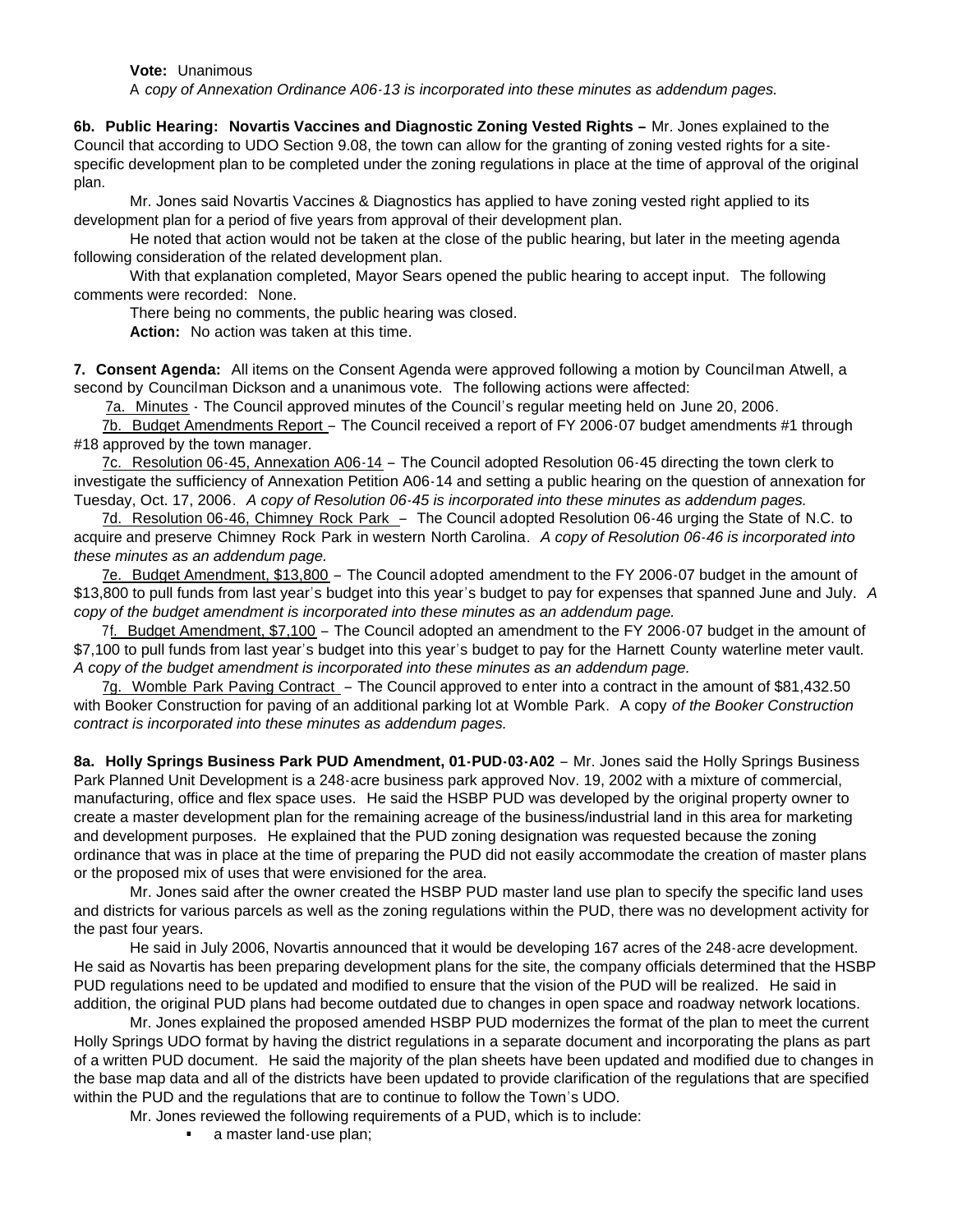- vehicular and pedestrian circulation plan;
- buffers, open space, and recreational facilities plan;
- utilities plan;
- storm drainage plan;
- hydrology plan;
- and draft covenants to create a homeowners association for the maintenance of all privately owned common areas and recreational facilities.

Mr. Jones said staff and the Planning Board recommend approval of the PUD amendment with conditions.

He reported that the Planning Board had a concern about the proposed elimination of the screening for trash Dumpsters located more than 300 feet from a public right-of-way. The concerns are, he said, the possibility of the Dumpsters' being seen from adjacent properties and the potential diminished containment of trash. He said the Planning Board recommends adding language to the PUD document to require screening of the trash and recycling center if located within 100 feet of the property lines.

 **Action:** The Council approved a motion to approve Planned Unit Development amendment #01-PUD-03-A02 for Holly Springs Business Park PUD as submitted by Novartis Vaccines & Diagnostics and Spaulding & Norris, project number 236-00, dated revised 9-14-06 with the following conditions:

1) The following conditions of the original approval of the HSBP-PUD are still outstanding and will remain as active conditions with this approval:

- a. Delineation of wetland and environmental areas for the specific property and the road right-of-way providing access to the property and adjacent to the property must be submitted with each development plan submittal.
- b. TIA and drainage studies may be required as development plans/site plans are submitted.
- c. Access to the Jones property on the north side of Thomas Mill Road within the PUD will be required and should be shown clearly as right of way dedication.
- d. Town staff will be working with the state permitting agencies on the functional alignment of the proposed roadway extension. However, the design will be functional and any variation in alignment will be contingent upon environment constraints and the ability to obtain permits. The rights of way from the permitted alignment will need to be dedicated to the Town. Therefore, land owners will be able to provide individual input on the functional alignment, however, the Town may be constrained in what design gets permitted. The Town staff will work with the land owners and keep them involved at all steps along the design process.
- 2) The following language will be added to the PUD document:
	- a. If trash and recycling centers are located within 100 feet of a property line, opaque screening must be provided for at a PUV of C-50 parallel to the adjacent property line.

### **Motion By:** Atwell

## **Second By:** Dickson

**Vote:** Unanimous

**8b. Novartis Vaccines and Diagnostics Facility, 06-DP-11 –** Mr. Jones explained that Novartis Vaccines & Diagnostics proposes to build an approximately 274,000-square-foot facility comprised of six buildings connected with a 13,000-square-foot spine corridor to interconnect the buildings. He said the facility would be the company's U.S.-based flu cell culture producer of flu vaccines.

Mr. Jones said construction is to begin this fall, and the facility should be open for production by 2011.

 He said the facility is located within the Holly Springs Business Park and is located off of Green Oaks Parkway. He said due to the time-sensitive nature of construction, the detailed building design and minor site details will be finalized once the footprint and site design work is completed.

 Mr. Jones said that staff has been working closely with the owners and engineers of the project and are comfortable with the delay in the submittal of the aesthetic components of the development plan submittal.

Mr. Jones said the Planning Board discussed on-site grading into the Cape Fear Buffer area for the construction of the parking lot and interior road. Mr. Jones said that grading is permitted in Zone 1 of the buffer, and staff will review to minimize the impacts to buffer closer during the construction drawing review process.

Mr. Jones then noted that the applicant also is requesting a waiver of sign regulations to allow for pedestrian signs and a waiver of town engineering design standards to allow the omission of curb and gutter on the parking lots and roadways that are interior to the site. He stressed that curb and gutter would be applied to the entrance drive that will be visible from the public right of way.

**Action #1:** The Council approved a motion to approve a waiver of regulations to UDO Section 7.03 E., 5 Incidental Sign Regulations, for development plan #06-DP-11 for Novartis Vaccines & Diagnostics, to allow for pedestrian sign as submitted by Deana Dearborn, project number: USFCC Facility, dated revised 9/19/2006.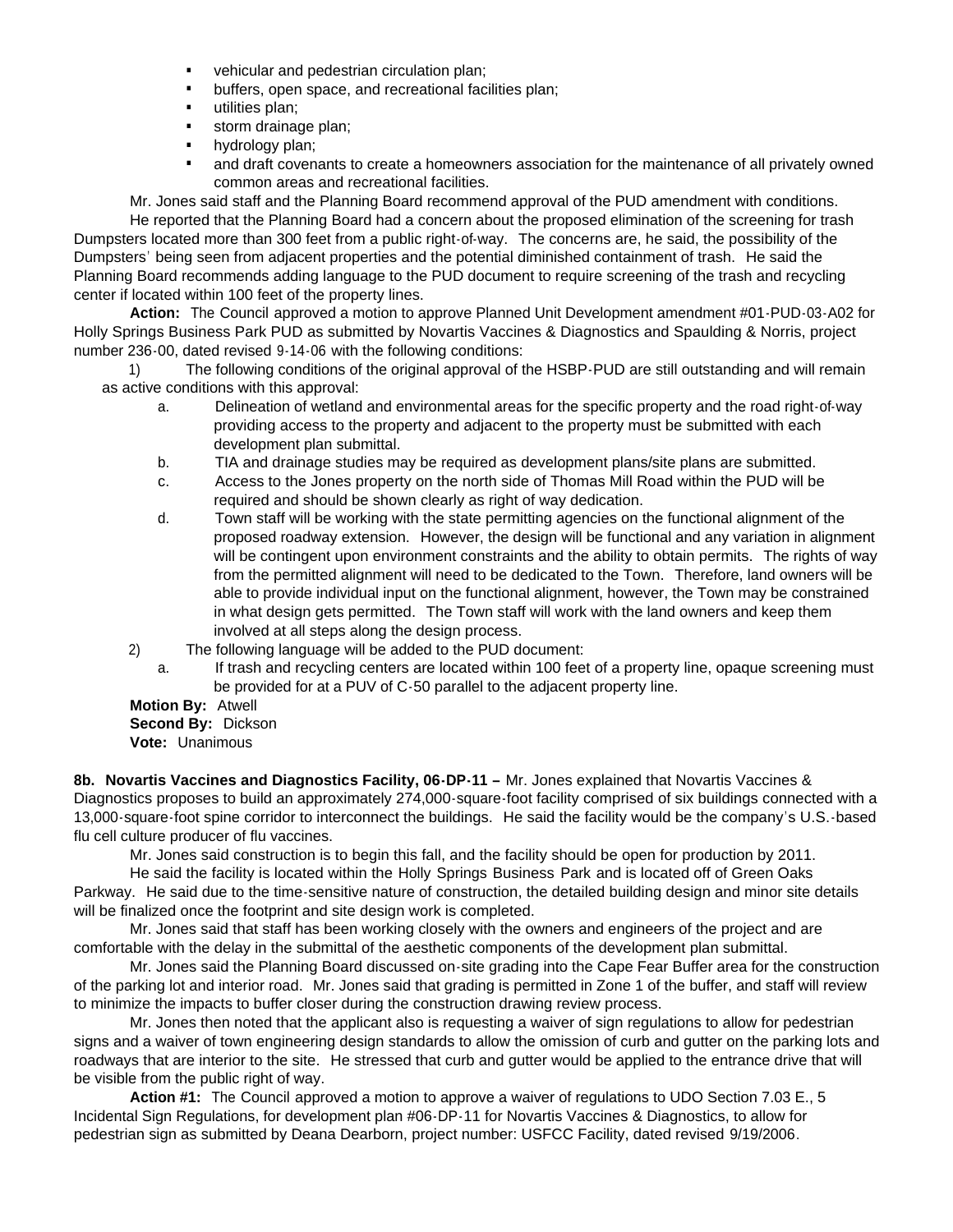**Motion By:** Dickson **Second By:** Atwell **Vote:** Unanimous

**Action #2:** The Council approved a motion to approve an exception to the Engineering Design and Construction Standards Section 3.02-G in association with Development Plan #06-DP-11 for Novartis Vaccines & Diagnostics, to allow the interior streets and parking lots to be constructed without curb and gutter as required by the Engineering Design and Construction Standards as submitted by Deana Dearborn, project number: USFCC Facility, dated revised 9/19/2006.

 **Motion By:** Dickson **Second By:** Atwell **Vote:** Unanimous

 **Action #3:** The Council approved a motion to approve development plan #06-DP-11 for Novartis Vaccines & Diagnostics as submitted by Deana Dearborn, project number: USFCC Facility, dated revised 9/19/2006 with the following conditions:

- 1) This plan includes general information with respect to Engineering Design and Construction Standards. Due to communication between Town staff and the project's engineers, staff feels comfortable with the detailed information being provided with construction drawings (later in the approval process).
- 2) <del>Curb and gutter is required on all streets and parking lots unless an exception is granted by Town Council per</del> section 3.02 G of the Engineering Design and Construction Standards. *(Motion #2 was approved; therefore, this condition is omitted and is so indicated by strikethrough text.)*
- 3) Prior to issuance of building permit, the following must be completed:
	- a. Proposed building elevations to be submitted to and approved by the Technical Review Committee. The Town Council authorizes the TRC to consider and grant Waivers in accordance with UDO Section 4.05.
- 4) Prior to issuance of a Certificate of Occupancy, the following must be completed:
	- a. Proposed landscape and irrigation plans to be submitted to and approved by the Department of Planning & Zoning.

b. Site lighting plan to be submitted to and approved by the Department of Planning & Zoning. **Motion By:** Dickson **Second By:** Atwell **Vote:** Unanimous

**Action #4:** The Council approved a motion to grant the use of zoning vested rights for 06-DP-11, Novartis Vaccines & Diagnostic, for a period of five years from this date to authorize the development of this property according to the terms and conditions of the Zoning Ordinance and Planned Unit Development in place at time of approval of the Preliminary Plan.

 **Motion By:** Dickson **Second By:** DeBenedetto **Vote:** Unanimous

**8c. Irving Parkway News & Observer, 06-MAS-09** – Mr. Zawadski explained that 06-MAS-09 proposes the subdivision of a 5.06-acre lot into two lots. He said the parcel is proposed to be divided into one 2.696-acre lot and one 2.065-acre lot. He said that a 60' public right of way is proposed along the northern property line on the remaining 0.304 acres.

Mr. Zawadski said the Planning Board discussed the landscape buffers and recommends approval with conditions.

**Action:** The Council approved a motion to approve preliminary plan #06-MAS-09 for Irving Parkway News and Observer as submitted by John A. Edwards and Company, dated September 8, 2006 with the following conditions:

- 1) A revised subdivision plan which includes the following landscape buffers shall be submitted to the Department of Planning & Zoning within ten business days of Town Council action:
	- The following perimeter landscaping is required for Lot 1: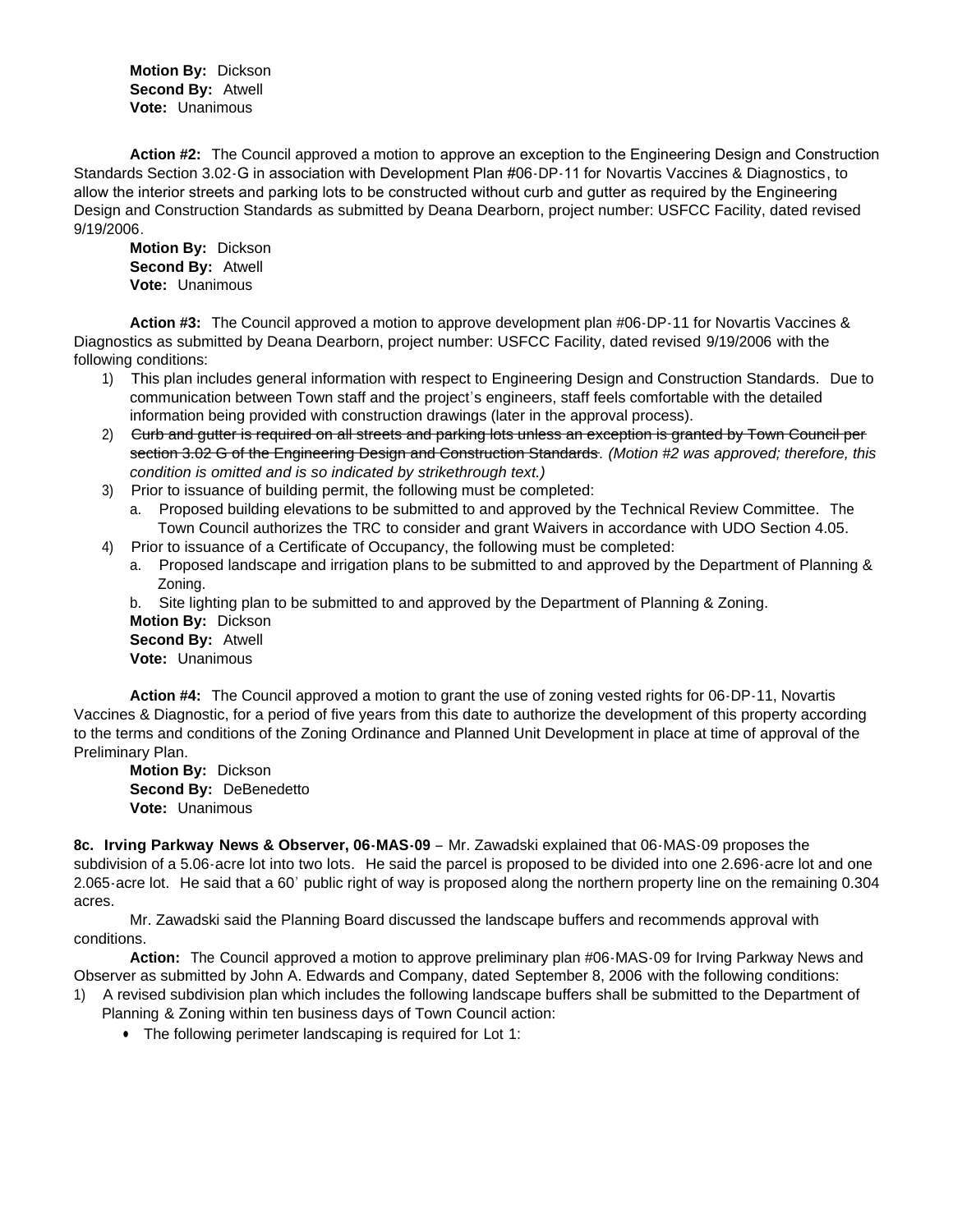- Eastern Property Line: A-20 (Open Perimeter Buffer)
- Southern Property Line: A-20 (Open Perimeter Buffer)
- Western Property Line: B-75 (Semi-Opaque Perimeter Buffer)
- Northern Property Line: B-75 (Semi-Opaque Perimeter Buffer)
- The following perimeter landscaping is required for Lot 2:
	- Eastern Property Line: A-20 (Open Perimeter Buffer)
	- Southern Property Line: B-75 (Semi-Opaque Perimeter Buffer)
	- Western Property Line: B-75 (Semi-Opaque Perimeter Buffer)
	- Northern Property Line: A-20 (Open Perimeter Buffer)
- 2) Prior to issuance of Building Permit (for either lot within this subdivision), the following must be completed:
	- a) A subdivision plat will be required for the whole property showing utility easements, construction easements and road right-of-way.
- 3) The following items are to be included with  $1<sup>st</sup>$  construction drawing submittal for either lot of this subdivision (later in the approval process):
	- a) Provide a centerline alignment and specific design criteria for the roadway design of the street stub to the adjacent landlocked property.
- 4) Prior to construction drawing approval of Lot 2, the right of way will need to be recorded for the unnamed road adjacent to this development.
- 5) Construction of utility infrastructure (water and sewer), roadway stub to adjacent property and roadway improvements along Irving Parkway (for Lot 1) will be completed with the development of Lot 1. *(Construction of utility infrastructure and road improvements are required with the development of this subdivision. The applicant has requested to delay the installation of utilities (sewer outfall and water) to adjacent properties through Lot 1, construction of road improvements (widening, curb and gutter) for Lot 1 and the construction of the road stub to the adjacent property through Lot 1 until the time that Lot 1 is developed. Easements and right of way will be required*  for all utilities and roadway prior to issuance of Building Permit for either lot however the delay of the construction of *these infrastructure improvements will require Town Council's approval.)*

**Motion By:** Atwell **Second By:** DeBenedetto **Vote:** Unanimous

**8d. Irving Parkway News & Observer, 06-DP-10** – Mr. Zawadski explained that the applicant is proposing to construct a 9,950-square-foot warehouse/office building on a portion of a 5.06-acre site located on Irving Parkway. He said 1,500 square feet of the building would be used for office space with the remaining 8,450 square feet to be utilized for warehouse use.

 Mr. Zawadski said the site would be accessed via two driveways located off of the unnamed street to the south of the site. He said the site plan includes 9 parking spaces, with one of the spaces as a handicapped space, located to the west of the building and a sidewalk that connects the parking lot to the front door of the building.

 Mr. Zawadski explained that this project is located within a Gateway Corridor and is, therefore, subject to a higher degree of architectural standards. The building would be constructed primarily with a rust colored smooth face block and dark green metal siding. The building also would include a tan split-faced block along the foundation and around the windows and doors.

 Mr. Zawadski said the architectural elements such as rough and smooth textures, a pitched roof, multiple canopies, and a varied block pattern are incorporated into the building design. He said the roof is proposed to be surfaced with dark green metal roofing.

 Mr. Zawadski said the Planning Board's concerns were the use of the building, operation hours and number of staff and driveway spaces. He said staff and the Planning Board recommend approval with conditions.

 **Action:** The Council approved a motion to approve development plan #06-DP-10 for Irving Parkway News and Observer as submitted by John A. Edwards and Company, dated revised September 21, 2006 with the following conditions:

- 1) This plan shall meet all conditions of approval listed on Preliminary Subdivision Plan for Irving Parkway News and Observer (06-MAS-09).
- 2) The following items are to be included with  $1<sup>st</sup>$  construction drawing submittal (later in the approval process): a) Provide a comprehensive drainage area map and supporting calculations. This should be provided in a sealed engineer's report.
- 3) Prior to construction drawing approval of this lot, the right of way will need to be recorded for the unnamed road adjacent to this development (Lot 2) for the frontage that this property has along the road. **Motion By:** Womble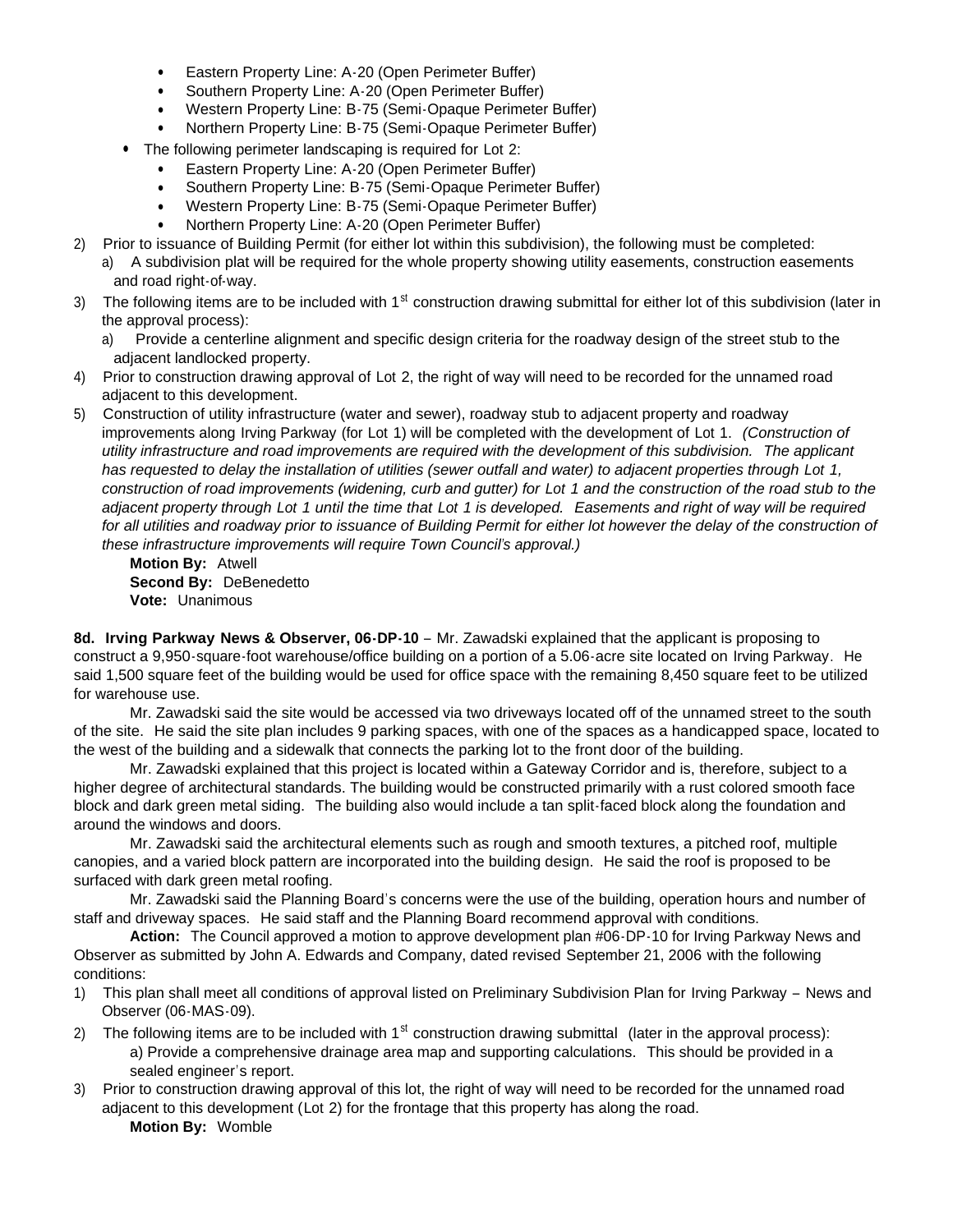#### **8e. Main Street Enhancement On-Street Parking Project** – This item was tabled during Agenda Adjustment.

**8f. Wake County Public School System Issues** – Councilman DeBenedetto addressed the Council with several of his positions regarding the Wake County Public School System's efforts at meeting the demands of student over-crowding by mandating year-round schools.

 In summary, he said he was opposed to year-round schools and wished to see the Town Council take an official position on the issue.

 Mayor Sears then introduced Wake School Board Representative Ron Margiotti who addressed the Council with his campaign against year-round schools.

 In discussion, the council came to agreeable terms that it is supportive of Wake County Public Schools and appreciates the school system's challenges. Council members individually have their differing positions on the effectiveness of the year-round calendar, but agree as a body that both school calendars have merit.

 The Council agreed to authorize Mayor Sears to write a letter on the council's behalf expressing empathy for the school system, voicing the council's support and expressing disagreement that while the year-round calendar may work fine for some students and their families, the school system should not force the conversion of schools to yearround calendars. While the Town is fully supportive of its schools, the council believes parents should have a choice available to them as to which calendar their children are enrolled.

 Action: Direction was given that a letter be drafted and provided to council members via email for comments before it is distributed to the school board members.

**9. Zoning Petition 06-REZ-08, -** Mr. Zawadski explained that Rezoning Petition 06-REZ-08 was heard before a public hearing on June 20, 2006 and that action was tabled until the Oct. 3 meeting to give the petitioner time to secure a pending access to the property from Holly Springs Road.

 Mr. Zawadski reminded the council that public hearing comments about the lack of vehicular access to the property from Holly Springs Road were concerns echoed by council members. He said the applicant indicated that he was under contract for the properties to the north of the subject site and expected to be closed on the property by the Oct. 3 meeting.

 The petitioner provided information to the planning department, however, that he was having unexpected difficulties closing on the property because of having to locate out-of-state heirs who may have some claim on the title of the property.

 Mr. Zawadski outlined the petitioner's request. He said the two properties are within the corporate limits of Holly Springs and are located near the intersection of Holly Springs Road and the 55 Bypass. The properties have rudimentary access to Holly Springs Road via Earnie Lane and are currently zoned R-20: Residential.

 He said the applicant is requesting that a 4.65-acre portion of the larger property be rezoned to LB: Local Business and the remaining 1.92 acres of the property be rezoned to R-8 Residential and the entire .33 acres of the smaller property be rezoned to R-8: Residential. He said the requested R-8: Residential and LB: Local Business zoning would be compatible with the land use plan.

 Although the public hearing on the question is closed, Mayor Sears recognized that some of the neighboring property owners were in attendance and had signed up to speak. He yielded the floor.

The following residents were heard:

Anita Way, 420 Onondaga – Ms. Way said she is still concerned about the inflow of traffic that would be generated.

Art Shaeffer, 224 Saranac – Mr. Shaeffer said he was disappointed in the petitioner, who had said he would meet with the surrounding homeowners associations, but never did. He said he felt that the petitioner, then, was not a man of his word and untrustworthy.

Robert Summers, 500 Onondaga – Mr. Summers said he has the impression that the petitioner is no further along today than he was in July, and he did not appreciate the waste of his time in having been notified of another meeting at which the issue might be tabled.

Councilman Atwell said he understood the frustrations of the residents but that he also understands unavoidable delays in getting clear title to land. He said he was inclined to not hold the title difficulties against the petitioner and would consider tabling the issue.

In discussion, Councilman Atwell changed his mind, coming to the conclusion that another delay would be costly for the town in having to notify adjacent property owners again and that the petitioner should get the land title issue cleared up and reapply for the zoning change.

**Action #2:** The Council approved a motion to deny zone map change petition 06-REZ-08 to change the zoning